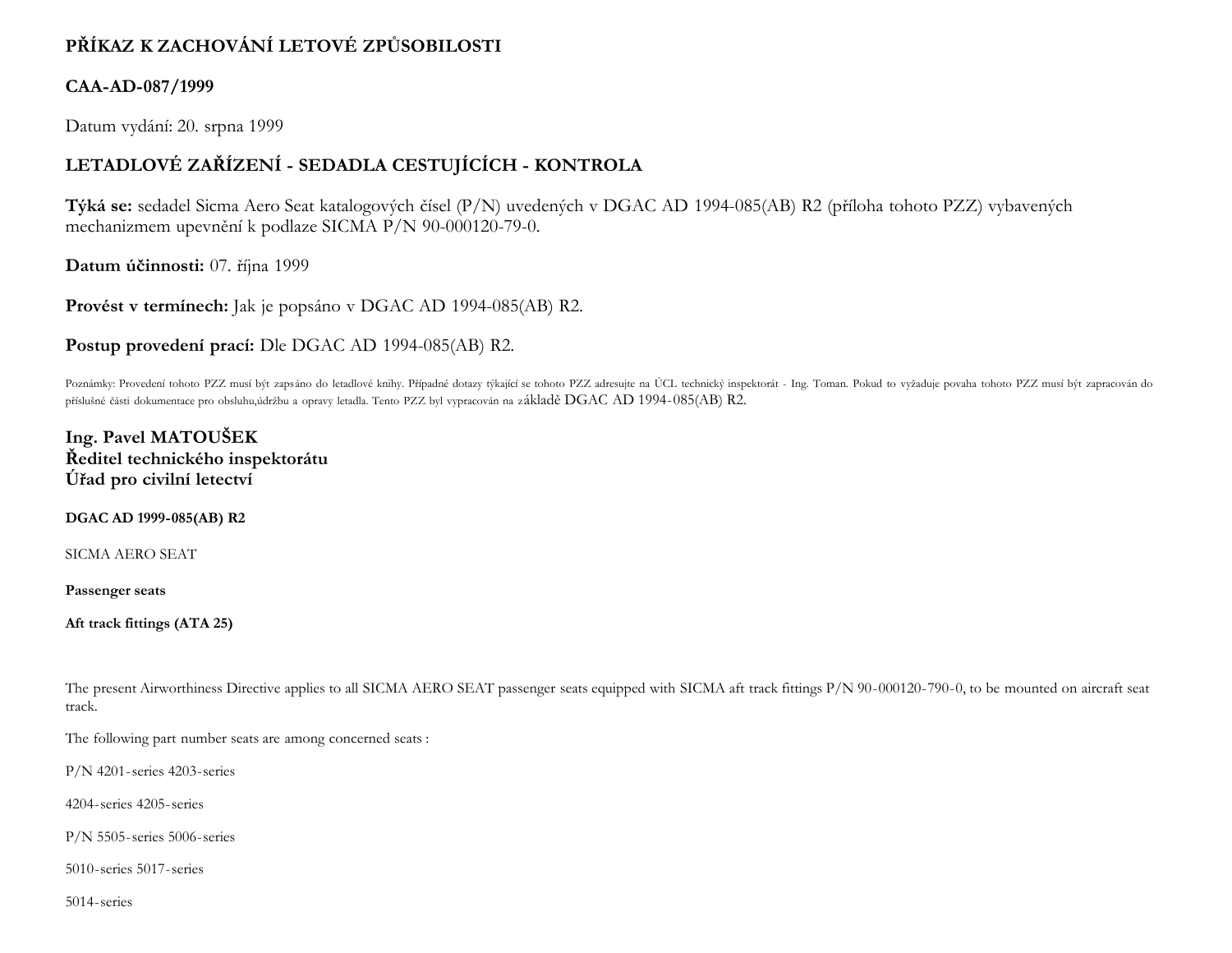P/N 6343-series 6347-series

P/N 6503-series 6506-series 6514-series

6518-series 6523-series 6525-series

6526-series 6528-series 6529-series

6531-series 6532-series 6534·series

6535-series 6536-series 6538-series

6541-series 6542-series

P/N 7147-series 7158-series

7809-series

P/N 8301-series 8302-series

8503-series 8504-series 8506-series

P/N 9007-series 9071-series 9012-series

9018-series 9019-series 9032-series

P/N 9101-series 9102-series 9103-series

9105-series 9106-series 9708-series

9109-series 9171-series 9114-series

9118-series 9119-series 9121-series

9128-series 9133-series 9134-series

9135-series 9136-series 9139-series

- 9140-series 9141-series 9143-series
- 9144-series 9156-series 9757-series

9160-series 9162-series 9165-series

P/N 9202-series 9206-series

9210-series 9211-series

The detailed P/N list of concerned seats is given by annex 1 of Service Bulletin SICMA AERO SEAT 90-25-005R1 (or any further approved revision).

As some cases of aft track fitting P/N 90-000120-790-0 becoming loose have been noticed in service, the following instructions are rendered mandatory at the effective date of the present Airworthiness.

1. a) Before accomplishment of 600 flight hours after 23 April 1994 and then at intervals not to exceed 600 flight hours check the locking of the aft track fittings P/N 90·000120-790-0 by